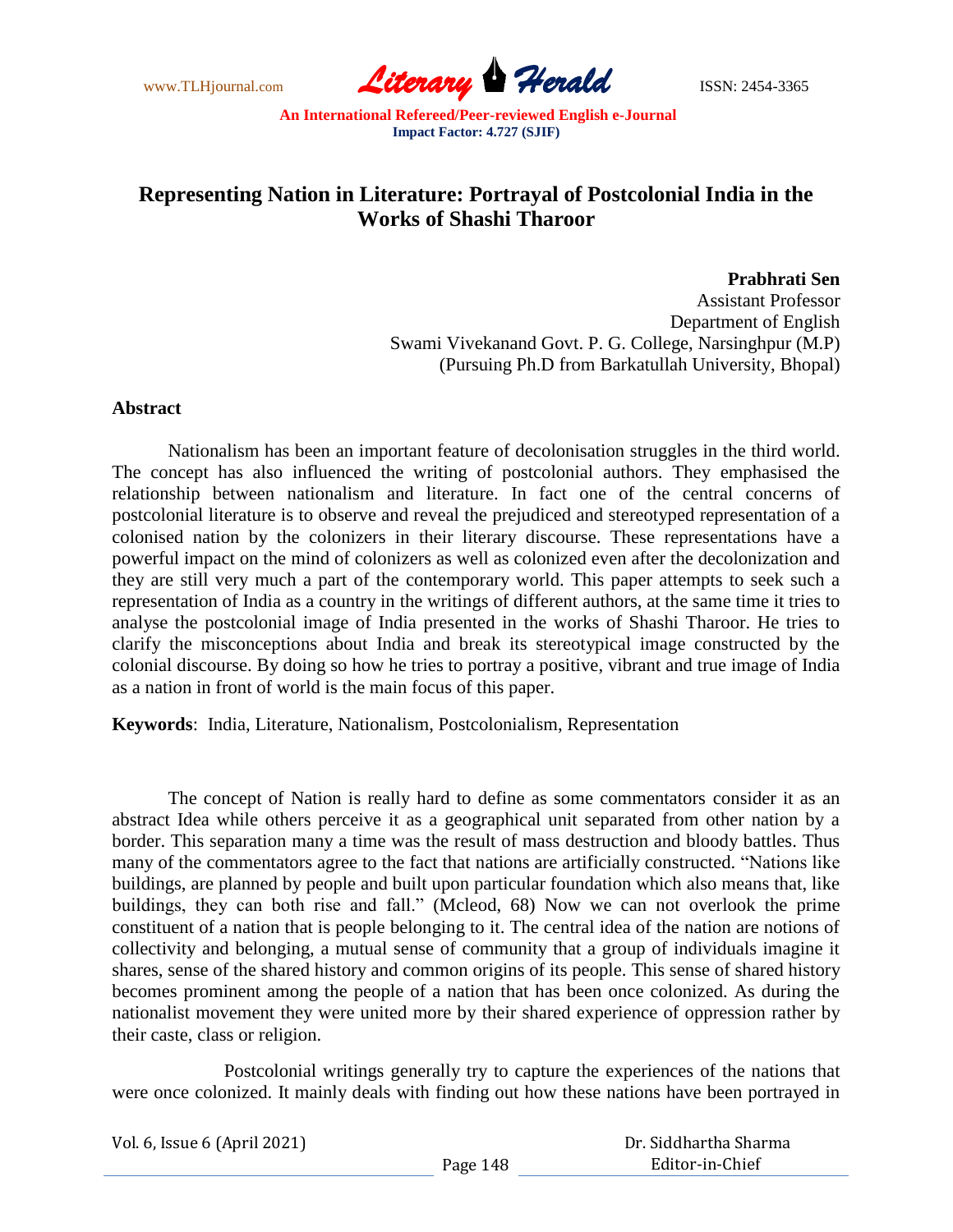

the writings of colonizers. The major works in this direction are Fanon"s *Black Skin, White Mask*, Said"s *Orientalism*, Homi K. Bhabha"s *Nation and Narration* in which they have explained how a prejudiced, derogative and stereotypical image of the colonized been presented by the colonizers in their writings. Thus it becomes the prime duty of a postcolonial writer to assert the rights of the colonised people to make their own self-definitions, rather than be defined by the colonizers. They offer the means to identify alternative his Tories, cultural traditions and knowledge which conflict with the representations of colonial discourse.

A nationalism grounded in the collective interests of the people must continue to dictate the conduct of nation after it gains the right to self determination ...., the advocacy of national consciousness creates an important mode of Vigilance *after* independence and is concerned with the possibility of avoiding the pitfalls of *neo-colonialism*. (MacLeod 90- 91)

Literature plays an important role in the construction of a national consciousness. It helps a nation to regain its belief in itself and put away the complexes of the years of deprecation and self-denigration. Literature of a country and literature about a country play a vital role in presenting the image of that country to the world. As those who have not got the first hand experience of a country, mostly try to decipher the history, culture and people of a country through the books written on that country. Some writers in English literature were influenced by Indian culture and spirituality. Rudyard Kipling and E.M. Foster were leading among those. Rudyard Kipling has spent early years of his life in India which influenced his mind and he has portrayed India in his works. Though India occupies a central position in Kipling"s writings and has a special place in his heart, still he couldn't make himself free of the colonizer's prejudices. Kipling"s portrayal of Indian people and politics of India are essentially prejudiced. Forster is another such author who has depicted his experience of India. *A Passage to India* represents the relationship between colonizer and colonized. It is depicted through the connection between the Indians and Anglo- Indians who were serving the British government in the colonial India. Several British and European historians have portrayed India as a society that had made no progress for several centuries. This image of India, as an essentially unchanging society, devoid of any technological innovation, having a caste system without any hope for reform, became popular with European scholars and intellectuals of the colonial era. This is the reason that Europian philosophers such as Hegel justify colonization. And it is this degenerated image of India that most of today's Western writers rely upon for understanding India.

The recent progress made by India has made the West to look upon India with a new interest. The number of books published about India written by Western writers is a clear indicator of this fact. Also there are many documentaries and movies on India made by Westerners. Some of these praise the glorious history and progressive present; and show their honest love for the country. But still there are some who are full of prejudices and look upon India through a colonial mindset. They still perceive the image of India as a poor third world nation haaving poverty, filth, superstition and caste system. As if India has absolutely nothing to be proud about, not even one positive attribute. There are many contemporary western writers who have presented a distorted picture of the country in almost every aspect like author

| Vol. 6, Issue 6 (April 2021) |          | Dr. Siddhartha Sharma |
|------------------------------|----------|-----------------------|
|                              | Page 149 | Editor-in-Chief       |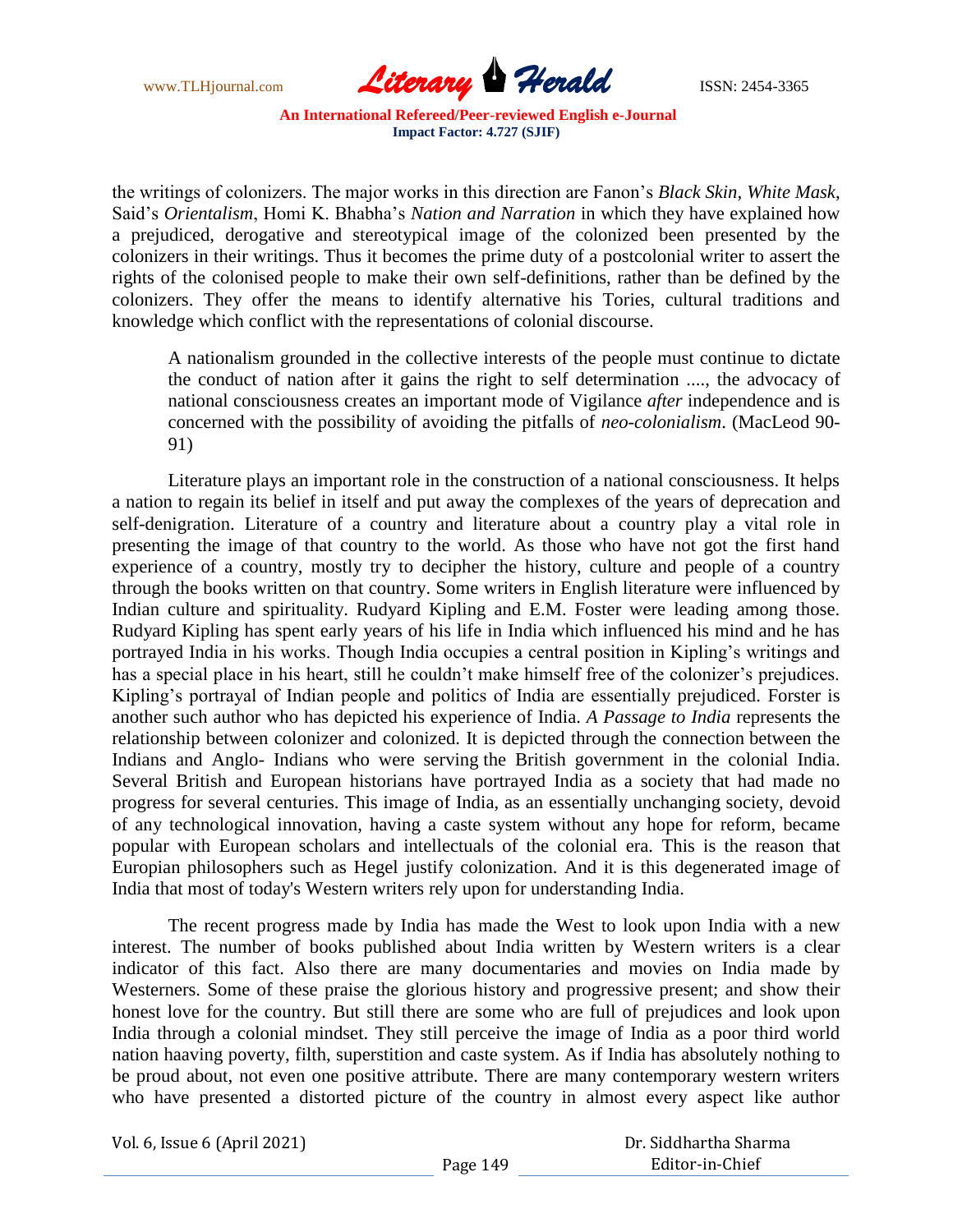

Katherine Boo attempts to understand India in a slum in Mumbai in her *Behind the Beautiful Forevers*. You will find every cliché about India her book. *India, a Portrait* by Patrick French, which is the output of a travel exercise, is another attempt to ruin the reputation of the country. It is also full of biases about India.

It is not that only the western writers are dwelling in the colonial past, but there are many Indian writers also who still see India through colonial lenses. Arvind Adiga"s Man Booker Prize winner novel *The White Tiger* attempts to present a bleak picture of India with all its darkness. The novel revolves around the life of Balram Halwai, the protagonist of the novel. He is a village boy who rises on the social strata by starting his own taxi business in Banglore. Though he achieves this goal by immoral means - murder of his master and stealing his money. As a small boy Balram earns the title of "White Tiger" when he impresses a visiting school official with his intelligence. It is a symbol for rare talent. Through the journey of Balram Adiga tries to depict that in India even the rare talents like Balram suffer due to the caste system and corruption prevalent in the country. And in order to be successful they have to tread the same path. Balram himself explains the reasons for his entrepreneurial success in India: "My country is the kind where it pays to play it both ways: the Indian entrepreneur has to be strait and crooked, mocking and believing, sly and sincere, at the same time."(Adiga, 8-9) The novel presents the detailed accounts of the Indian society—rural as well as urban and its various facets. It exposes the problems which are prevalent in our society like poverty, illiteracy, unemployment, caste and culture conflict, superstition, dowry practice, economic divide etc. which are present in the Indian society. Adiga does not talk about the solution to these problems. In its depiction the novel largely forms the Dark image of India. Similarly Adiga"s *Last Man in Tower* analyses how globalization as a form of neocolonialism in the postcolonial period affects the social as well as cultural values in India. This novel like *The White Tiger* depicts the problems of corruption, the dearth of standard life, unhygienic conditions of living, slums and the problems of visionless politicians which have been remained unsolved. The novel makes an attempt to reveal the clear divide in India of have and have not's. Thus Adiga is of the view that problems of India are irresolvable.

Salman Rushdie is a prominent post colonial writer and his *Midnight's Children* is considered as a prominent text in postcolonial literature. Rushdie in his novel tries to present a new image of India and Indian citizens in order to provide a realistic image of India. *Midnight's Children* is an important postcolonial text that deals with the problems associated with the Indian postcoloniality like the problem of finding one"s personal and national history as well as achieving personal and national authentic identity.

The above discussion clearly mentions that India has always fascinated the writers of English literature. Whether they loved it or hated it, India has been significant in their writings. Some were totally pessimistic about its future while some see a ray of hope: one such writer who is quite optimistic about the future of India and to whom "India matters" a lot is Shashi Tharoor. Now we are going to discuss the image of India presented in Tharoor"s works in the next section. Though he has widely travelled the world as an UN official, he could not free himself from the

| Vol. 6, Issue 6 (April 2021) | Dr. Siddhartha Sharma |                 |  |
|------------------------------|-----------------------|-----------------|--|
|                              | Page 150              | Editor-in-Chief |  |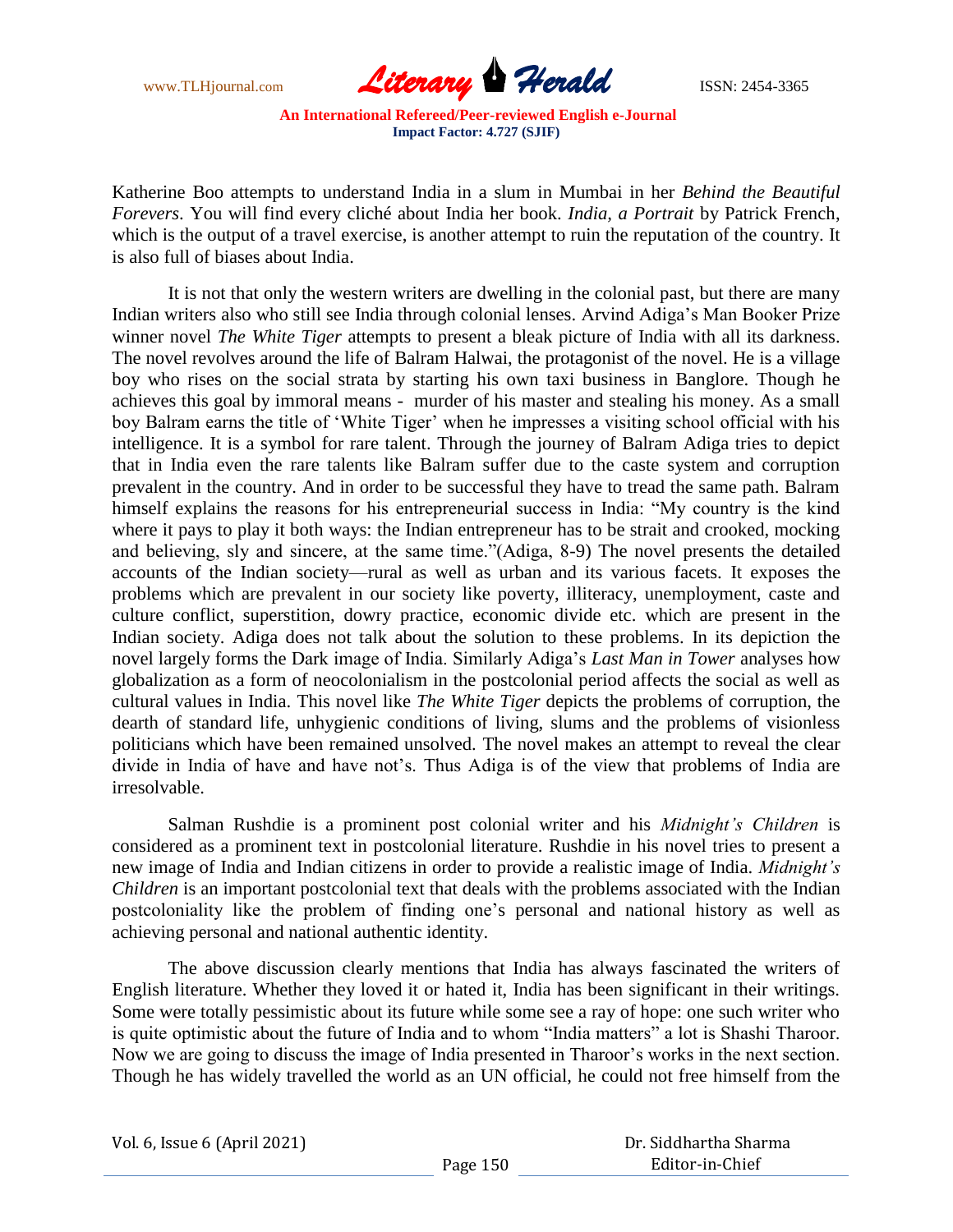

influence of India. He writes about why India matters to him in a column of *The Hindu* in these words:

I am often asked why, despite my international career, I have set all my books so far in India. The answer is simple. My formative years, from the ages of three to 19, were spent growing up in India. India shaped my mind, anchored my identity, influenced my beliefs, and made me who I am. India matters immensely to me, and in all my writing, I would like to matter to India. (Tharoor)

Like many postcolonial writers of India, Tharoor has also been fascinated by the socio-political conditions of India after independence. He has great faith in the mythical past of India as he believes that we can find solutions of our present day social and political problems in the rich mythological treasure of our country. He is of the view that we can take inspiration from the teachings of ancient epics. He seeks inspiration from the great epic *The Mahabharata* as it has a wonderful commentary on the politics, religion and mythology of India. In his *The Great Indian Novel* he has presented a wonderful blend of history and myth. It addresses the serious sociopolitical issues that India is facing since independence. The work is a great expression of Tharoor"s faith and pride in his culture, his civilization and his nation"s history. He mentions the grandeur of India"s past through the character of V.V.:

They tell me India is an underdeveloped country…. I tell them they have no knowledge of history and even less of their own heritage. I tell them that if they would only read the *Mahabharata* and the *Ramayana*, study the Golden Ages of the Mauryas and the Guptas and even of those Muslim chaps the Mughals, they would realize that India is not an underdeveloped country but a highly developed one in an advanced state of decay. (Tharoor, *The Great Indian Novel* 17)

His next novel *Riot* deals with the problem of communalism, one of the most prominent issues of postcolonial India. Though the problem of communalism in India originated during the British rule yet it has remained unsolved because of the present politicians of postcolonial India. His next novel *Show Business* has got a world-wide acclaim*.* Tharoor has focused here particularly on the corruption prevalent in the film world. Bollywood which is considered a world of glamour is very hollow from inside. Tharoor has exposed in this novel many myths regarding the film world. The reading of this novel is an eye opening experience for the people who take Bollywood in high esteem as Tharoor has thrown light on the dark side of Bollywood and has shown the real face of the glamorous world.

Tharoor"s non-fiction works like his fiction deals with the social, political and historical issues of India. His non-fiction book *India: From Midnight to the Millennium and Beyond* presents the picture of India's past and future. He has focused on the challenges that India had in past and may have in future. Tharoor is much fascinated by the pluralistic feature of India. There is variety in every aspect of India its culture, regions, religions, languages, climate etc. The greatness of India lies in the fact that it has managed itself with all these varieties and has emerged as one country and one identity known as India. In an interview given to Joanne Myers,

| Vol. 6, Issue 6 (April 2021) |          | Dr. Siddhartha Sharma |
|------------------------------|----------|-----------------------|
|                              | Page 151 | Editor-in-Chief       |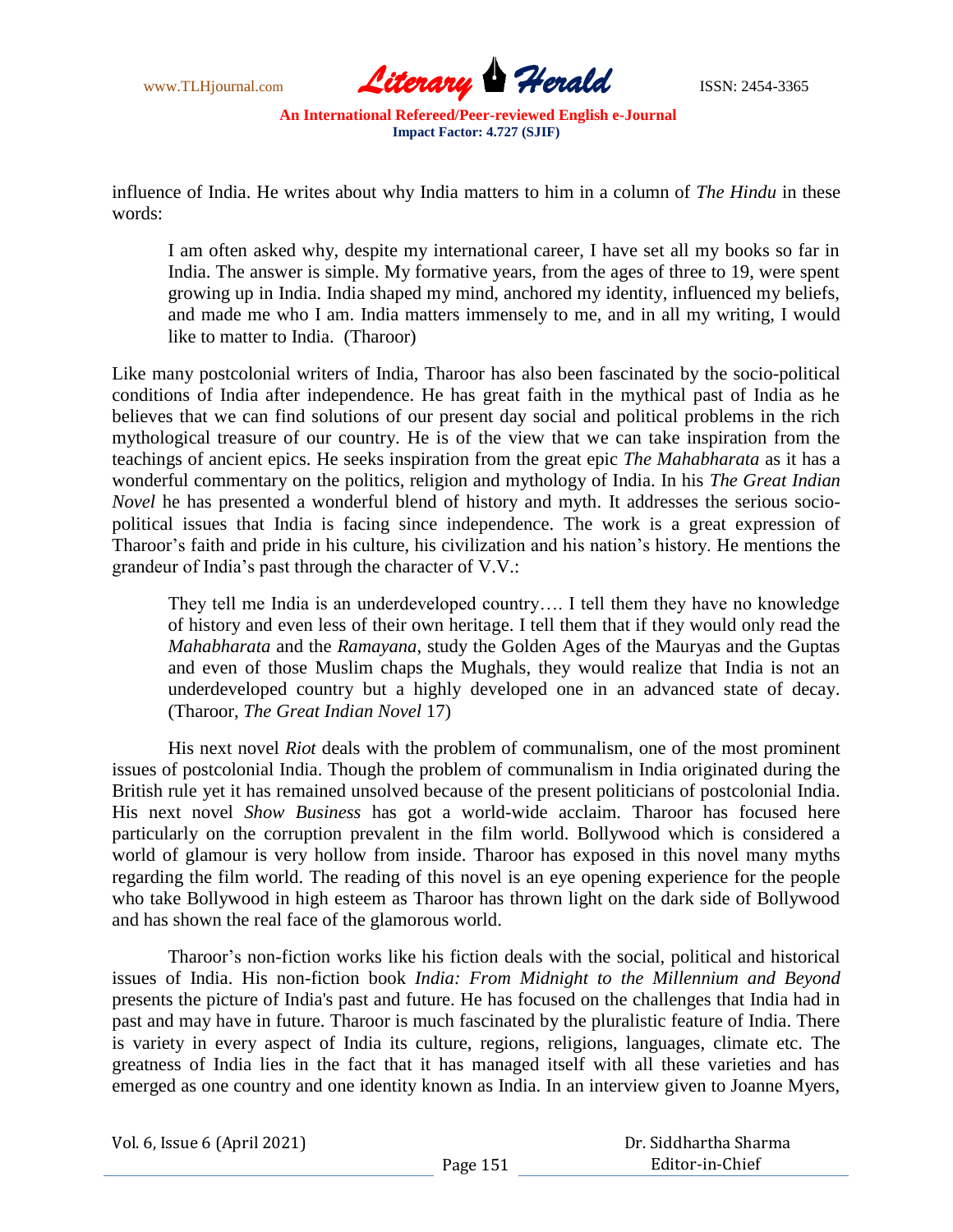

Tharoor has appreciated the role of democracy to bring people of different religions and ethnic groups together and give them their due place in Indian political frame work. He says:

Three years ago after the largest single exercise in democratic franchise anywhere in the world...after that election and the results came out, we had the extraordinary phenomenon of a female political leader who is a Roman Catholic of Italian background, Sonia Gandhi, winning the election and making way for a Sikh, Manmohan Singh, to be sworn as prime minister by a Muslim, President Abdul Kalam, in a country 81 percent Hindu. (Web)

Different chapters of the book present some facts and challenges about India. Though he has presented many of the negative aspects of Indian society, his approach seems to be very positive as he believes that his countrymen would certainly find solutions to the problems which hinder the progress of India.

In his book *The Elephant, the Tiger, and the Cell Phone: Reflections on India, the Emerging 21st Century Power,* Tharoor has described about the economic revolution and technological advancement of India that has taken place in the last two decades. The metaphor of an elephant has been used to present India a huge and powerful country. The technological progress in India shows how the country is transforming itself from a lazy elephant to an active tiger. Tharoor has described how in a country like India where people had to wait many years to get a telephone connection had a sudden transformation and cell phone became the asset even of the poorer section of the society. There is no doubt in the fact that India has been doing very well in economy and technology for the last few years. India in  $21<sup>st</sup>$  century is emerging as a supreme power and that attracts the attention of the world. Tharoor has been impressed with the economic development of India and the whole work focuses on the economic, scientific and technical revolution of India.

Tharoor has taken into consideration the contemporary issues as the social, mythical, cultural, historical and political aspects of Indian life. His works also deal particularly with the problems of postcolonial India. In this way Tharoor cannot be separated from other Indian writers in his approach and treatment to the issues of national importance. His ideas about India her plurality, secularism, democracy, socialism and many such diverse issues are dealt with in his works. He has not kept a blind eye towards the ugly picture of the nation. But his main focus has always been to present through his works the transformation of India from a colonized nation to a super power. To show how it has established itself as a brand and why it matters to the today's world. It discusses how far India has come and what it still needs to achieve. Tharoor's works help readers to have a better understanding of today"s India.

## **Works Cited**

Vol. 6, Issue 6 (April 2021)